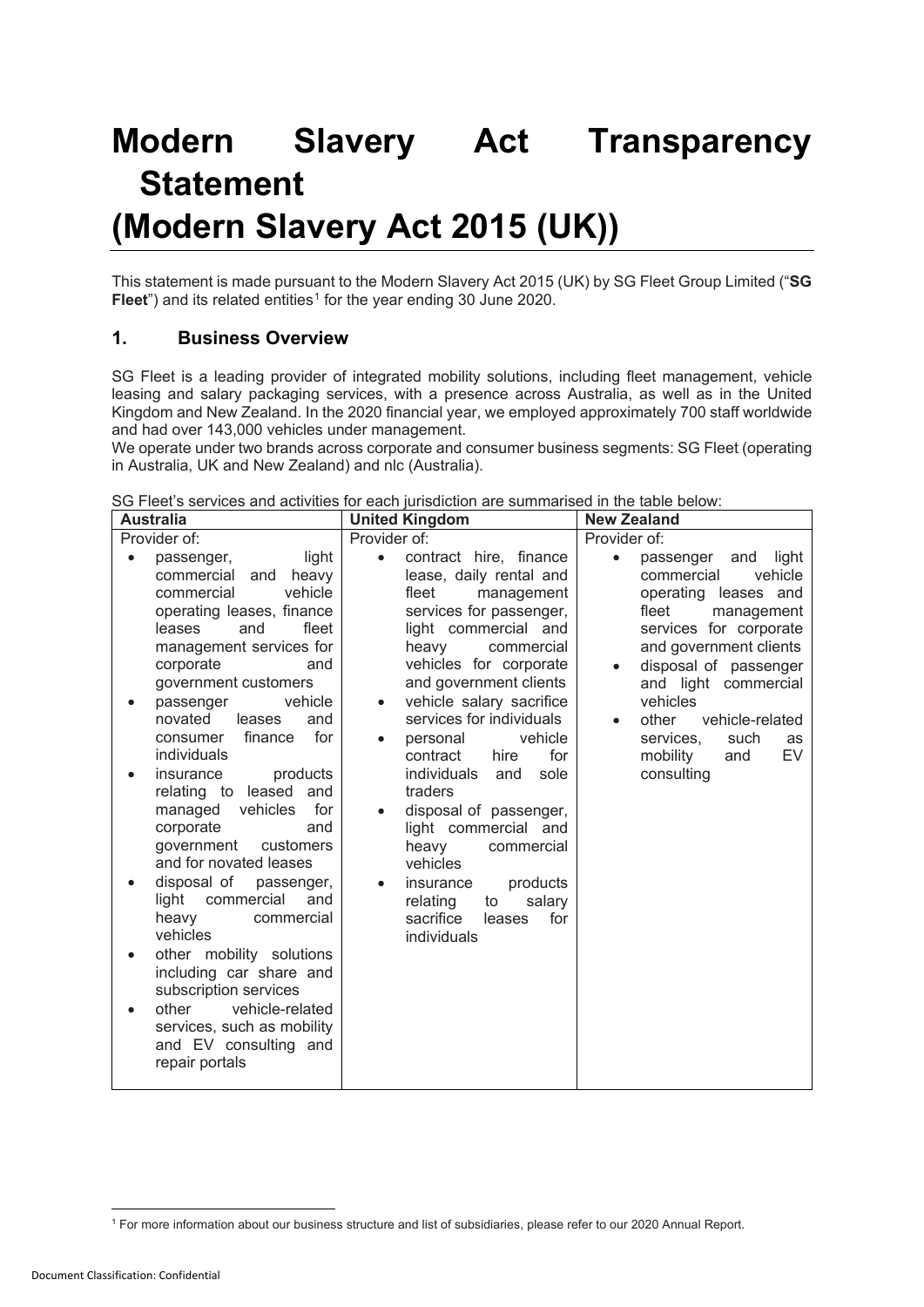# **2. Supply Chain**

Our business is primarily office-based with the main supply chain categories in relation to our business activities comprising:

- provision of daily rental vehicles
- acquisition and disposal of vehicles
- in-life movement of vehicles
- roadside emergency breakdown services
- maintenance and repair of vehicles
- accident management services
- after-market products such as racking for commercial vehicles, fitment of roof bars and roof rails etc
- telematics including navigator technology
- lease portfolio funding

Other major categories of suppliers include IT, commercial property, insurance, financial, marketing and other professional services.

We aim to do business with suppliers that have similar values and ethical business practices, including those related to human rights. We assess risk in our operations and supply chain through consultations with relevant internal stakeholders. Risk factors include the location of the supplier, the nature of the goods and services provided, the level of control we have over the supplier and our understanding of the supplier's level of corporate governance.

Following this consultation, we have assessed our exposure to the risk of modern slavery and human trafficking as low as we operate in countries with a relatively low prevalence of slavery<sup>[2](#page-1-0)</sup>. However, we recognise that modern slavery risks may go beyond our immediate suppliers, for example where their suppliers may have operations in countries where slavery and human trafficking is more prevalent, or where their suppliers may use raw materials in manufacturing (for example the manufacturing of motor vehicles) where those raw materials are sourced from high risk countries.

## **3. Policies & Governance**

We are committed to compliance with all applicable laws and standards in the sectors and jurisdictions in which we operate. Our corporate values of trust, excellence, collaboration and innovation underpin our culture and the way we conduct business.

SG Fleet aims to identify and mitigate the risk of modern slavery and human trafficking occurring within its supply chain and business operations. To this end, SG Fleet maintains a set of policies and procedures that govern the way it operates. Our policies and procedures are aligned to our values, govern the way we operate and reflect how we manage our potential human rights issues with regard to operations and supply chain. These include our Employee Code of Conduct, employment screening, equal opportunity and diversity, whistle-blower programs and Supplier Code of Conduct. Compliance with business policies and procedures are monitored through an internal audit program.

## **4. Supplier Code of Conduct**

We have adopted a Supplier Code of Conduct which articulates our expectations from our suppliers, including in respect of their stance on modern slavery and human trafficking, ethical business practices, anti-competitive conduct, safe and fair work conditions and environmental responsibility.

Our standard new (and renewed) supplier agreements include an obligation to comply with our Supplier Code of Conduct or to have an equivalent policy. We may also reserve the right to conduct ad-hoc audits on suppliers to confirm their adherence to the terms of the agreements.

<span id="page-1-0"></span><sup>&</sup>lt;sup>2</sup> According to the 2018 Global Slavery Index published by The Walk Free Foundation.